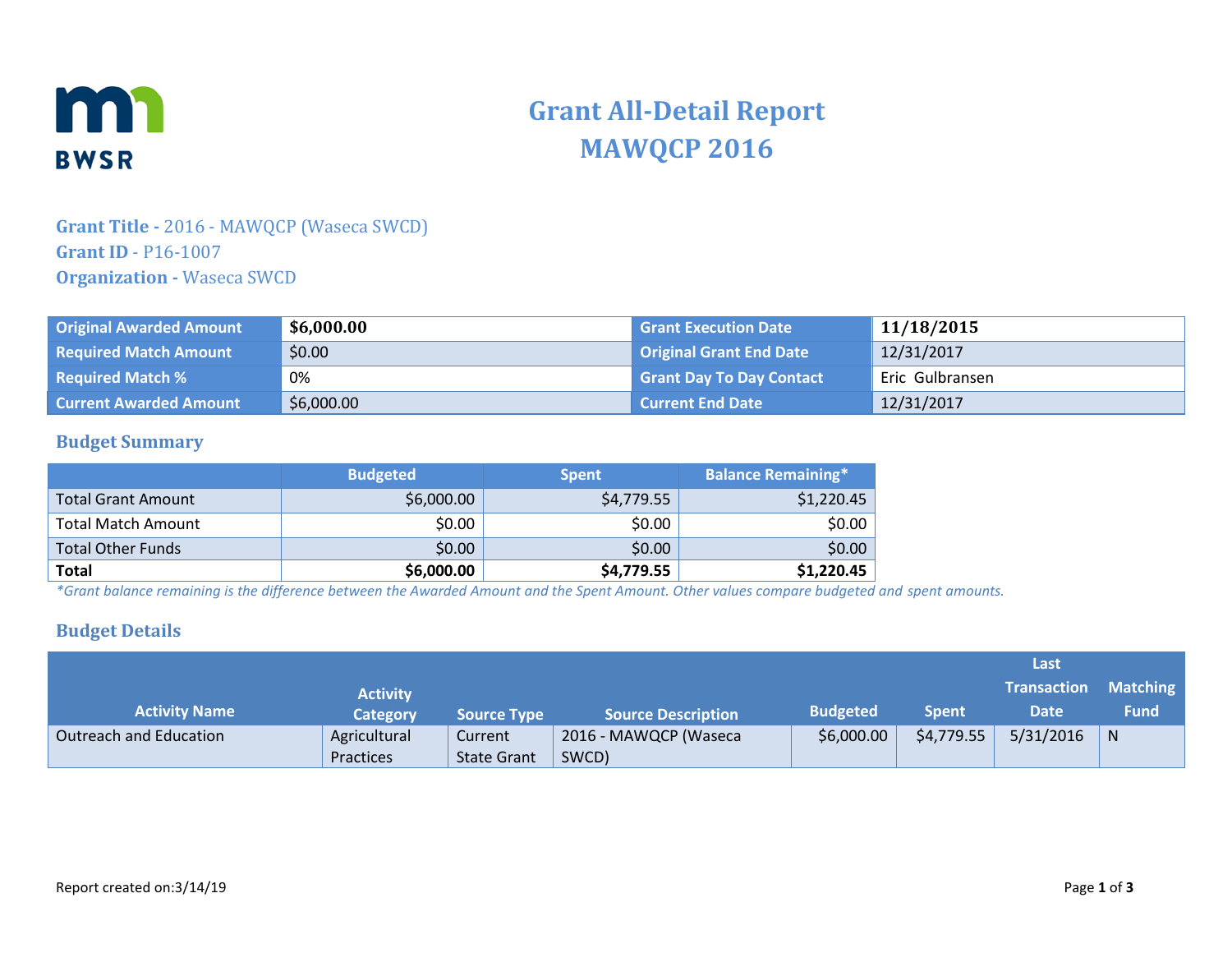### **Activity Details Summary**

| <b>Activity Details</b> | <b>Total Action Count Total Activity Mapped</b> | <b>Proposed Size / Unit</b> | <b>Actual Size / Unit</b> |
|-------------------------|-------------------------------------------------|-----------------------------|---------------------------|
|                         |                                                 |                             |                           |

## **Proposed Activity Indicators**

| <b>Activity Name</b> | Indicator Name | Value & Units | <b>Waterbody</b> | <b>Calculation Tool</b> | <b>Comments</b> |
|----------------------|----------------|---------------|------------------|-------------------------|-----------------|
|                      |                |               |                  |                         |                 |

## **Final Indicators Summary**

| <b>Indicator Name</b> | <b>Total Value</b> | <b>Unit</b> |
|-----------------------|--------------------|-------------|
|                       |                    |             |

### **Grant Activity**

| <b>Grant Activity - Outreach and Education</b> |                                                                                                                                                                                         |                 |             |  |
|------------------------------------------------|-----------------------------------------------------------------------------------------------------------------------------------------------------------------------------------------|-----------------|-------------|--|
| <b>Description</b>                             | <b>Outreach and Education</b>                                                                                                                                                           |                 |             |  |
| <b>Category</b>                                | <b>AGRICULTURAL PRACTICES</b>                                                                                                                                                           |                 |             |  |
| <b>Start Date</b>                              | $1$ -Jan- $16$                                                                                                                                                                          | <b>End Date</b> | $31-May-16$ |  |
| <b>Has Rates and Hours?</b>                    | Yes                                                                                                                                                                                     |                 |             |  |
| <b>Actual Results</b>                          | 2015 - No Activity on this grant                                                                                                                                                        |                 |             |  |
|                                                | 2016<br>Radio Ads promoting program - \$1530.00<br>Newsletter promoting program - \$1367.44<br>Staff Hours talking with landowner about program - \$1881.61<br>7 applications completed |                 |             |  |

#### **Grant Attachments**

| <b>Document Name</b>                       | <b>Document Type</b>   | <b>Description</b>                     |
|--------------------------------------------|------------------------|----------------------------------------|
| <b>2016 Buffer Law and MAWQCP Grants</b>   | <b>Grant Agreement</b> | 2016 Buffer Law & MAWQCP - Waseca SWCD |
| 2016 Buffer Law and MAWQCP Grants executed | <b>Grant Agreement</b> | 2016 Buffer Law & MAWQCP - Waseca SWCD |